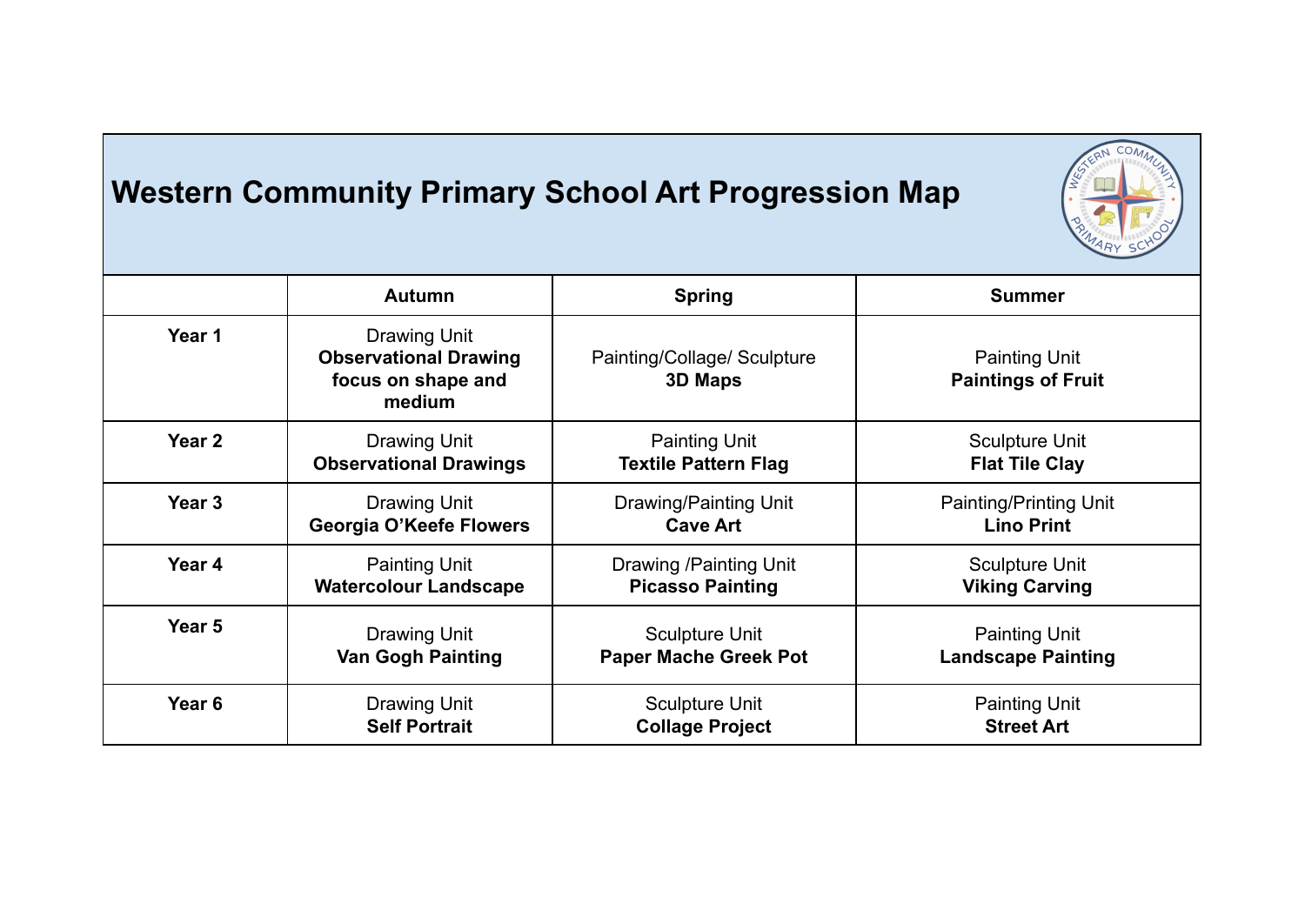| Year 1                    | <b>Autumn</b>                                                                                                                                                               | <b>Spring</b>                                                                                                                                                                                                       | <b>Summer</b>                                                                                                                                                                      |
|---------------------------|-----------------------------------------------------------------------------------------------------------------------------------------------------------------------------|---------------------------------------------------------------------------------------------------------------------------------------------------------------------------------------------------------------------|------------------------------------------------------------------------------------------------------------------------------------------------------------------------------------|
|                           | <b>Drawing Unit</b>                                                                                                                                                         | <b>Painting/Collage/Sculpture Unit</b>                                                                                                                                                                              | <b>Painting Unit</b>                                                                                                                                                               |
| <b>Prior Learning</b>     | Children will have had experience<br>of lots of materials and mediums in<br>EYFS. This is mainly child initiated<br>with freedom to explore and create<br>in their own way. | Children have experience of using<br>paint and print with the freedom to<br>create and explore following child<br>initiated ideas.<br>Children have experience of using<br>paper to weave, twist and wrap<br>paper. | Children have an initial experience<br>of colour mixing and exploring<br>paint in many contexts indoors and<br>out.                                                                |
| <b>Future</b><br>Learning | In Year 2 children will add texture<br>and pattern to their observational<br>drawings focusing on small details<br>of an object.                                            | In Year 2 children will begin using<br>print to make a repeating pattern<br>flag using objects.                                                                                                                     | In Year 2 children will begin to use<br>light and dark shades in paint.                                                                                                            |
| <b>Objectives</b>         | can create lines with different<br>mark making mediums and tools in<br>2D.<br>I can use line and shape in an<br>observational drawing.                                      | I can roll, tear, scrunch, rip, cut<br>paper to create a 3D form.<br>I can build layers of materials to<br>create a collage design in 3D.                                                                           | can create a colour scheme<br>based on the seasons.<br>I can use a range of painting tools<br>to create lines and shapes.<br>I can create a colour scheme<br>based on the seasons. |

## **Western Community Primary School Art Progression Map**

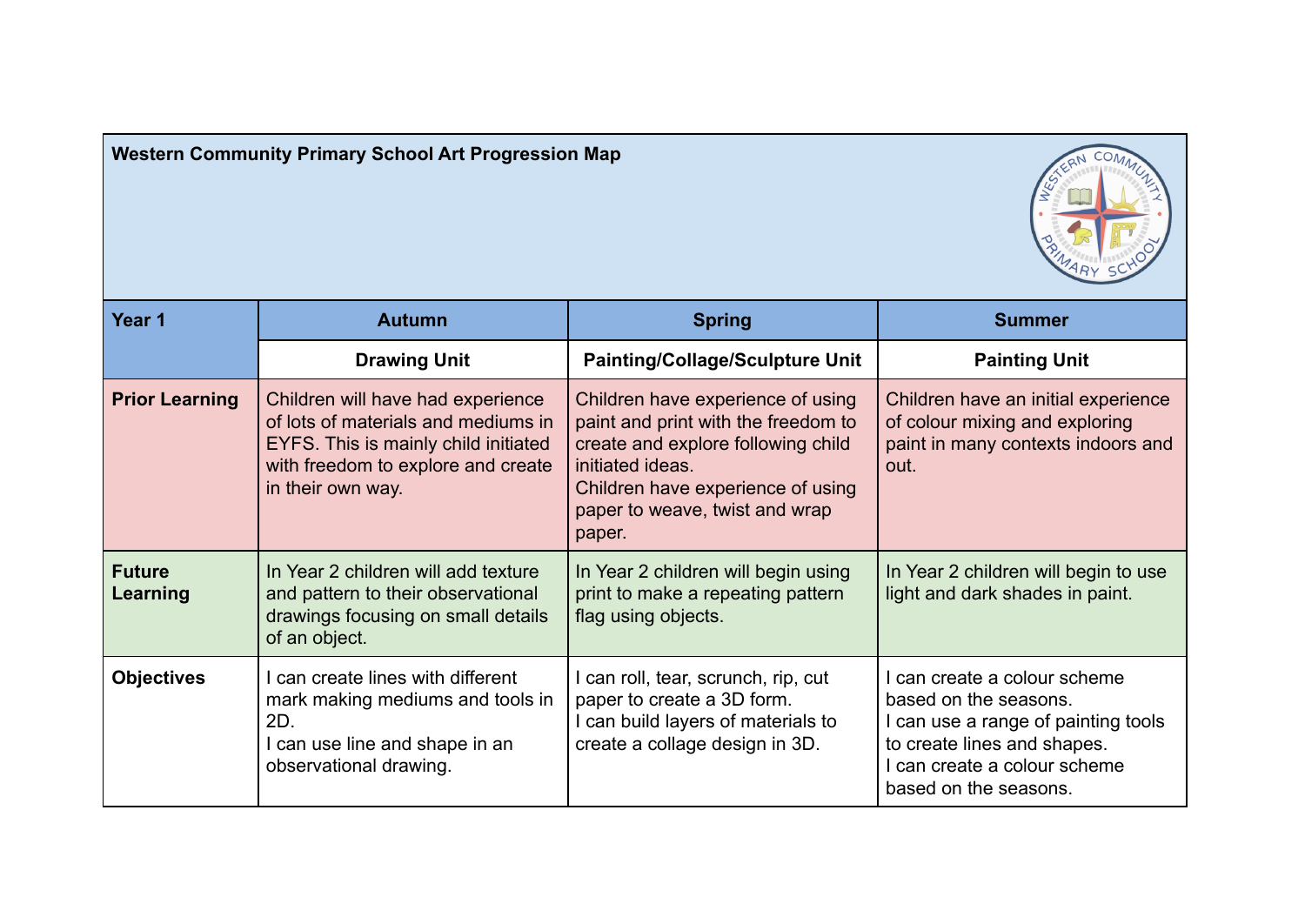| <b>Art Focus</b>      | <b>Initial Ideas</b><br>-Explore ballpoint pens, crayons,<br>oil pastels, pencil, charcoal etc<br><b>Explore and Develop</b><br>- Focus on pattern, line and shape<br>(drawing different objects) using<br>different thickness of pencil<br>-Reviewing and evaluating each<br>effect / preferred medium and why<br>(class discussions)<br><b>Refine</b><br>Building observational art skills by<br>increasing detail from a range of<br>objects. Choose final idea<br><b>Final Piece</b><br>-Observational drawing of an object | <b>Initial Ideas</b><br>-Look at Eric Carle Illustrations<br>-Create own pattern paper (Eric<br>Carl) using tissue paper<br><b>Explore and Develop</b><br>-Explore different types of paper<br>texture (feel/can you<br>tear/twist/rip/cut) Which do you like<br>more?<br>-Look at examples of paper collage<br>(patterns/shapes/landscapes) and<br>create own<br>-Look at cellophane collage<br>(stained glass) / predict colour<br>changes with overlays- create own<br>-Paper beads (paper triangles<br>wrapped round stick)<br><b>Refine</b><br>-Think about colour schemes<br>(sunset/water/wintery)<br><b>Final Piece</b><br>-Scrunch, roll, shape materials to<br>make a design in 3D. | <b>Initial Ideas</b><br>-Look closely at Carvaggio's fruit<br>paintings<br>-Explore different painting tools<br>and their effects (sponges, brushes<br>of different sizes, feathers etc)<br><b>Explore and Develop</b><br>-Creating sketches and then<br>paintings of different fruits.<br>-Create paintings of individual fruit.<br><b>Refine</b><br>Use paint to represent fruit.<br><b>Final Piece</b><br>Create a collage of painted fruit. |
|-----------------------|---------------------------------------------------------------------------------------------------------------------------------------------------------------------------------------------------------------------------------------------------------------------------------------------------------------------------------------------------------------------------------------------------------------------------------------------------------------------------------------------------------------------------------|-----------------------------------------------------------------------------------------------------------------------------------------------------------------------------------------------------------------------------------------------------------------------------------------------------------------------------------------------------------------------------------------------------------------------------------------------------------------------------------------------------------------------------------------------------------------------------------------------------------------------------------------------------------------------------------------------|-------------------------------------------------------------------------------------------------------------------------------------------------------------------------------------------------------------------------------------------------------------------------------------------------------------------------------------------------------------------------------------------------------------------------------------------------|
| <b>Artist Link</b>    |                                                                                                                                                                                                                                                                                                                                                                                                                                                                                                                                 | <b>Eric Carle</b>                                                                                                                                                                                                                                                                                                                                                                                                                                                                                                                                                                                                                                                                             | Carvaggio - Still life with fruit                                                                                                                                                                                                                                                                                                                                                                                                               |
| <b>Key Vocabulary</b> |                                                                                                                                                                                                                                                                                                                                                                                                                                                                                                                                 | dark, light, sketch, shape, pattern, medium, texture, strength, 3D, layer, design, collage, effect, colour, primary,                                                                                                                                                                                                                                                                                                                                                                                                                                                                                                                                                                          |                                                                                                                                                                                                                                                                                                                                                                                                                                                 |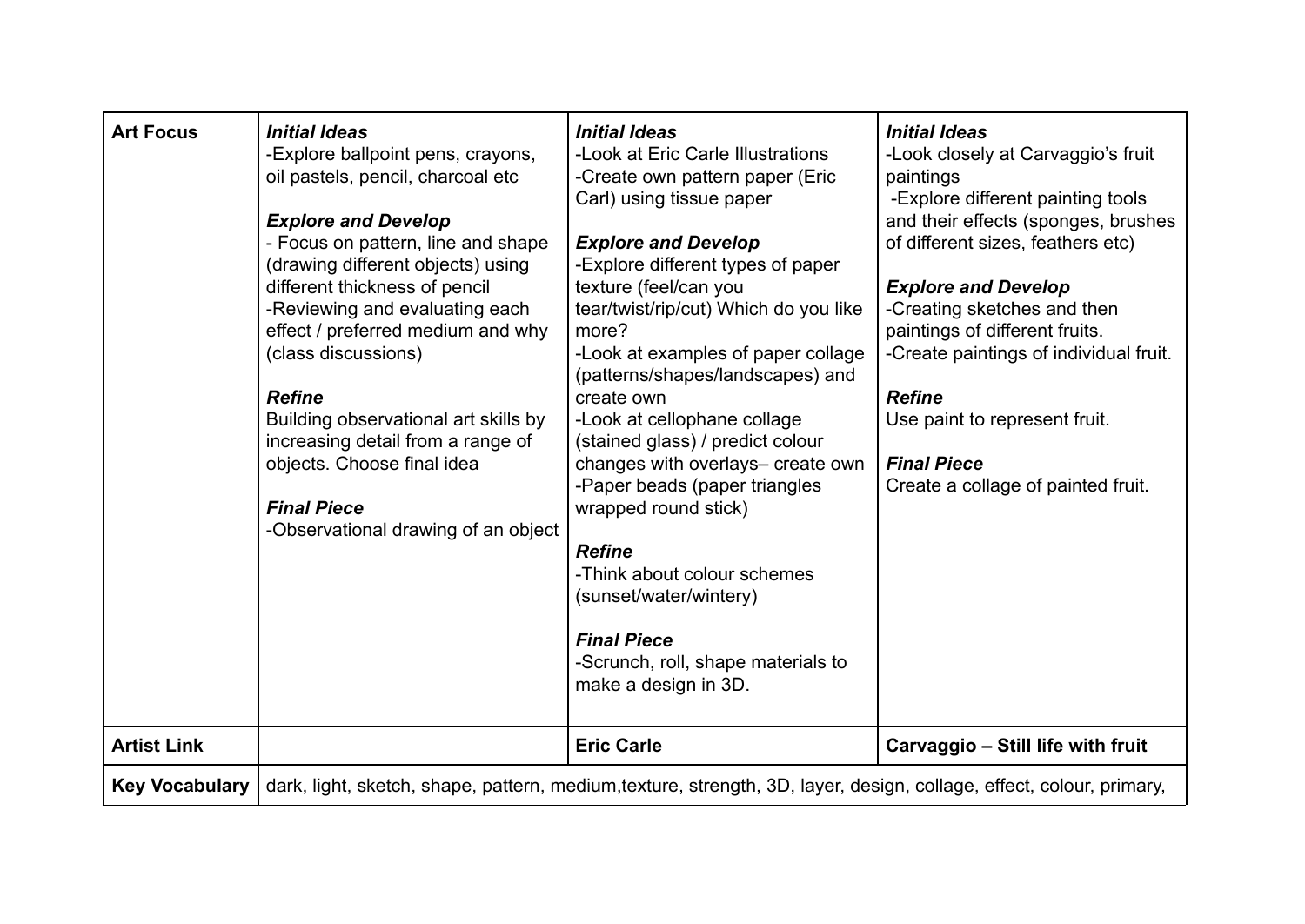|                           | mix                                                                                                                                                                                                             |                                                                                                                                                                                                                        |                                                                                                                                                                      |
|---------------------------|-----------------------------------------------------------------------------------------------------------------------------------------------------------------------------------------------------------------|------------------------------------------------------------------------------------------------------------------------------------------------------------------------------------------------------------------------|----------------------------------------------------------------------------------------------------------------------------------------------------------------------|
| <b>Unit Outcome</b>       | <b>Observational Drawing focusing</b><br>on shape and medium.                                                                                                                                                   | 3D map using different paper<br>mediums to create a pattern (not<br>repeating)                                                                                                                                         | Paintings of fruit - children to<br>arrange in collage by layering.                                                                                                  |
|                           |                                                                                                                                                                                                                 |                                                                                                                                                                                                                        |                                                                                                                                                                      |
| Year <sub>2</sub>         | <b>Autumn</b>                                                                                                                                                                                                   | <b>Spring</b>                                                                                                                                                                                                          | <b>Summer</b>                                                                                                                                                        |
|                           | <b>Drawing Unit</b>                                                                                                                                                                                             | <b>Painting/Printing Unit</b>                                                                                                                                                                                          | <b>Sculpture Unit</b>                                                                                                                                                |
| <b>Prior Learning</b>     | In Year 1, children have<br>experienced using different<br>mediums to make different lines.<br>They have made observational<br>drawings of objects.                                                             | In Year 1, children have created<br>pattern paper (not repeating). They<br>have explored basic colour theory<br>and investigated colour schemes.                                                                       | Children have explored using<br>paper to create a 3D model and<br>explored the way paper can be<br>sculpted in different ways.                                       |
| <b>Future</b><br>Learning | In Year 3, children will use drawing<br>skills to build on shape and texture.<br>They will learn to shade and use<br>tone to draw flowers.                                                                      | In Year 3, children will use paint to<br>create a wash and explore tints,<br>shades and tone to create different<br>browns.                                                                                            | In Year 3, children will explore<br>creating a collage of their own work<br>building up layers of work.                                                              |
| <b>Objectives</b>         | I can use texture and pattern in my<br>observational drawing.<br>I can use shape and form to<br>develop sketching techniques.<br>I can experiment with creating<br>shades and tones using different<br>mediums. | can create a repeating print by<br>printing with objects.<br>I can create rubbings of different<br>materials.<br>I can explore paint colours<br>(light/dark<br>complimentary/contrast/colour<br>mixing/create a shade) | I can mould, form and shape a<br>material to create in 3D.<br>I can bond a material together to<br>add detail.<br>I can use shape and colour to<br>complete a piece. |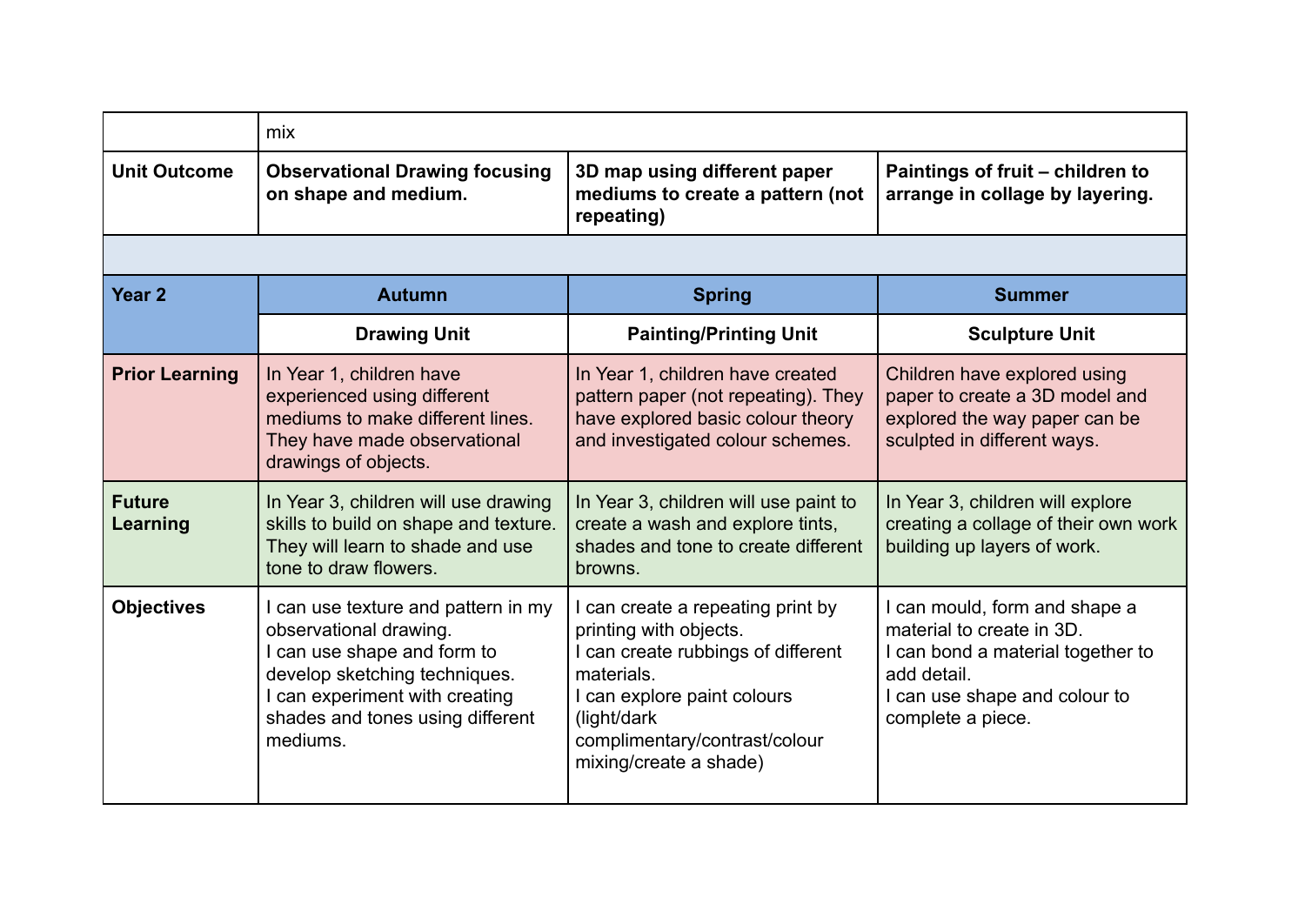| <b>Art Focus</b>   | <b>Initial Ideas</b><br>- Experiment with watercolour<br>effects (blobs to add detail to make<br>animals)<br>- Look at the work of Thomas<br>Bewick line prints and make own<br>interpretation.<br><b>Explore and Develop</b><br>-Use 2 different pencil hardness<br>experiment with<br>pressure/tone/texture/shapes<br>-Use charcoal and pastels for<br>drawing styles.<br>-Create light and dark<br>-Use different shading to create<br>tone.<br>-Use a viewfinder to focus in on<br>detail of specific objects.<br><b>Refine</b><br>-Practise drawing animals in<br>different ways.<br>-Add texture and pattern detail<br><b>Final Piece</b><br>Chosen animal with pattern and<br>texture | <b>Initial Ideas</b><br>-Explore different patterns in<br>wallpaper etc. Look for<br>shapes/repeating patterns<br>-Explore work of William Morris.<br><b>Explore and Develop</b><br>-Try sketching some patterns<br>(symmetrical/asymmetrical/wobbly<br>etc)<br>-Explore paint colours (light/dark<br>complimentary/contrast/colour<br>mixing/create a shade)<br>-Practise printing on paper/create<br>repeating pattern<br>-cutting out favourite<br>parts/matching them together.<br>-Reflect and choose favourite<br>colours/shapes/patterns<br><b>Refine</b><br>-Plan for final work.<br><b>Final Piece</b><br>Paint print onto fabric to make a<br>flag. | <b>Initial Ideas</b><br>-Creating rubbings of different<br>effects on pottery etc.<br>-Look at work of Chris Gryder<br><b>Explore and Develop</b><br>-Feeling different effects<br>(embossed, pressed, raised,<br>carved)<br>-Sketch examples of pottery tiles<br>and patterns.<br>-Practising and trying out<br>techniques on sample bits of clay<br><b>Refine</b><br>-Review ideas and choose one<br>final design<br>-Designing, choosing and drawing<br>favourite ideas to make a tile to<br>represent them.<br><b>Final Piece</b><br>-Paint clay work – create shades of<br>colour |
|--------------------|----------------------------------------------------------------------------------------------------------------------------------------------------------------------------------------------------------------------------------------------------------------------------------------------------------------------------------------------------------------------------------------------------------------------------------------------------------------------------------------------------------------------------------------------------------------------------------------------------------------------------------------------------------------------------------------------|---------------------------------------------------------------------------------------------------------------------------------------------------------------------------------------------------------------------------------------------------------------------------------------------------------------------------------------------------------------------------------------------------------------------------------------------------------------------------------------------------------------------------------------------------------------------------------------------------------------------------------------------------------------|----------------------------------------------------------------------------------------------------------------------------------------------------------------------------------------------------------------------------------------------------------------------------------------------------------------------------------------------------------------------------------------------------------------------------------------------------------------------------------------------------------------------------------------------------------------------------------------|
| <b>Artist Link</b> | <b>Thomas Bewick</b><br><b>Hirameki</b>                                                                                                                                                                                                                                                                                                                                                                                                                                                                                                                                                                                                                                                      | Lisa Kirkbride (Local Artist)<br><b>William Morris</b>                                                                                                                                                                                                                                                                                                                                                                                                                                                                                                                                                                                                        | <b>Chris Gryder</b>                                                                                                                                                                                                                                                                                                                                                                                                                                                                                                                                                                    |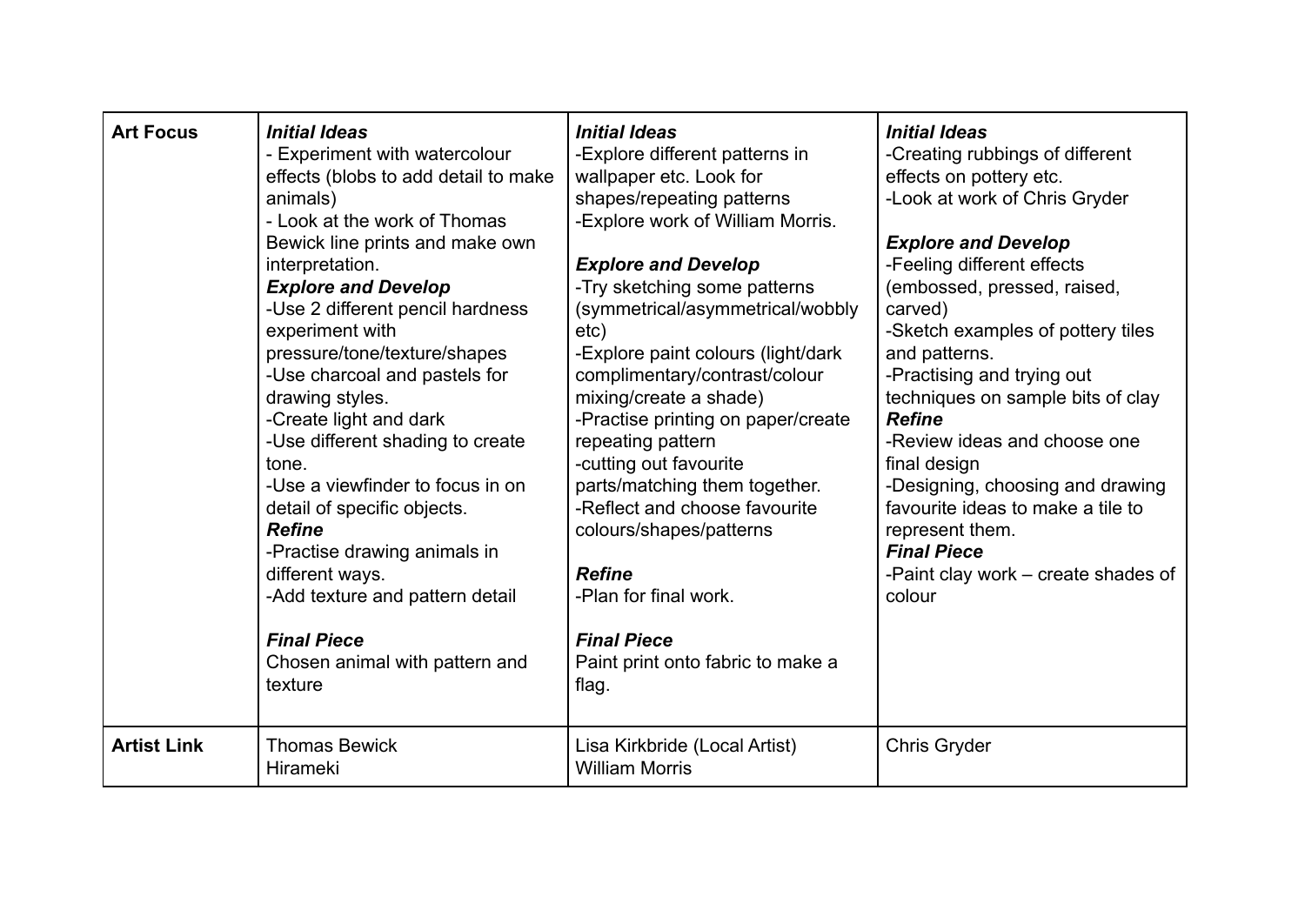| <b>Key Vocabulary</b>     | pressure, medium, tone, texture, pattern, shade, smudge, blend, transfer, print, fabric, complimentary,<br>contrasting, warm tone, cool tone, sculpt, emboss, raised, pattern, mould, form               |                                                                                                                                                                                           |                                                                                                                                                                                                                                              |
|---------------------------|----------------------------------------------------------------------------------------------------------------------------------------------------------------------------------------------------------|-------------------------------------------------------------------------------------------------------------------------------------------------------------------------------------------|----------------------------------------------------------------------------------------------------------------------------------------------------------------------------------------------------------------------------------------------|
| <b>Unit Outcome</b>       | Observational drawing of an<br>animal in the style of Thomas<br>Bewick print. .                                                                                                                          | <b>Textile Pattern Print to make own</b><br>flag                                                                                                                                          | Flat Tile - clay model                                                                                                                                                                                                                       |
|                           |                                                                                                                                                                                                          |                                                                                                                                                                                           |                                                                                                                                                                                                                                              |
| Year <sub>3</sub>         | <b>Autumn</b>                                                                                                                                                                                            | <b>Spring</b>                                                                                                                                                                             | <b>Summer</b>                                                                                                                                                                                                                                |
|                           | <b>Drawing Unit</b>                                                                                                                                                                                      | <b>Drawing/Painting Unit</b>                                                                                                                                                              | <b>Painting/Printing Unit</b>                                                                                                                                                                                                                |
| <b>Prior Learning</b>     | In Year 2, children have had<br>experience of creating<br>observational drawings adding<br>pattern and texture to a drawing.                                                                             | In Year 2, children have had<br>experience of creating shades of<br>colour and looking at contrasting<br>and complimentary colours.                                                       | In Year 2, children have used<br>objects to create repeating patterns<br>and designs.                                                                                                                                                        |
| <b>Future</b><br>Learning | In Year 4, children will develop<br>using pastels and chalks and look<br>at proportion in drawing.                                                                                                       | In Year 4, children will explore<br>different types of paint and their<br>effect to create a watercolour<br>landscape.                                                                    | In Year 4, children will look at<br>shapes and patterns in wood<br>carvings linked to vikings.                                                                                                                                               |
| <b>Objectives</b>         | I can explore shading using<br>different media to add depth.<br>I can record ideas in a sketchbook<br>to show my progression of ideas.<br>I can develop my sketch<br>techniques to create a final piece. | I can create a wash as a<br>background.<br>I can make my own tints, tones and<br>shades of a colour.<br>I can create a collage using<br>overlapping and layering with<br>image and paint. | can identify which colours go well<br>together.<br>I can turn a drawing into a print<br>design.<br>can mix a range of colours from<br>the colour wheel.<br>I can create a collage using<br>overlapping and layering with<br>image and paint. |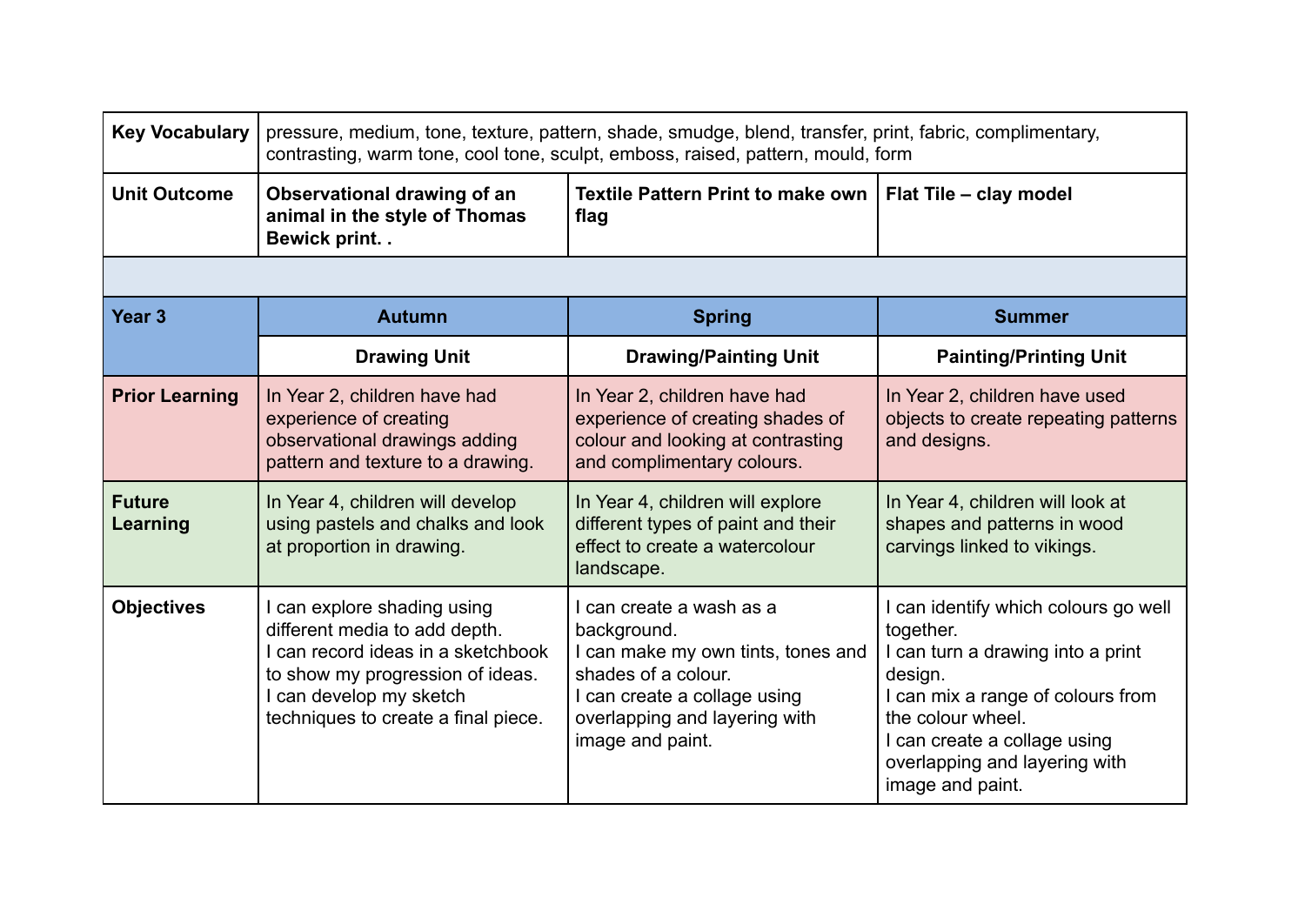| <b>Art Focus</b>      | <b>Initial Ideas</b><br>-Explore the work of Georgia<br>O'Keffe and different flowers.<br><b>Explore and Develop</b><br>-shading for depth and texture<br>using colour pencil/pastel in<br>O'Keefe style.<br>-create attempts at her work<br>-practise drawing a range of<br>flowers to develop accuracy<br>(observational drawings of real<br>flowers)<br>-practise shade and tone to an<br>object.<br><b>Refine</b><br>-create pencil drawing of flowers.<br>-Create another version using paint<br>-Explore and make warm/cool<br>colours to create different versions<br>of the same picture.<br><b>Final Piece - Use sketches to</b><br>develop final work | <b>Initial Ideas</b><br>-Explore cave art painting and<br>ideas represented.<br><b>Explore and Develop</b><br>-Explore using watercolours to<br>create a wash.<br>-Make own brown using primary<br>watercolours (tints/tones/shades)<br>-Use mixed media techniques<br>(charcoal, pencil, paint, chalk to<br>experiment with different effects)<br><b>Refine</b><br>-create drawings in style of cave art<br><b>Final Piece</b><br>-Collate final design ideas<br>-Create a layered collage of the<br>different media (cave art sketch<br>book - lots of examples online) | <b>Initial Ideas</b><br>-Explore artist work and discuss<br>print techniques.<br><b>Explore and Develop</b><br>-Mix a range of colours on wheel<br>-Talk about which colours go<br>together<br>-Create a sketch to design your<br>own picture which will be used as a<br>pattern. These could be linked to<br>the patterns in the natural<br>world/man made objects.<br><b>Refine</b><br>-Cut polystyrene tile with drawn<br>picture.<br>-Make a pattern by printing<br>polystyrene.<br><b>Final Piece</b><br>-Print with more than one colours<br>(layered effect) |
|-----------------------|-----------------------------------------------------------------------------------------------------------------------------------------------------------------------------------------------------------------------------------------------------------------------------------------------------------------------------------------------------------------------------------------------------------------------------------------------------------------------------------------------------------------------------------------------------------------------------------------------------------------------------------------------------------------|---------------------------------------------------------------------------------------------------------------------------------------------------------------------------------------------------------------------------------------------------------------------------------------------------------------------------------------------------------------------------------------------------------------------------------------------------------------------------------------------------------------------------------------------------------------------------|---------------------------------------------------------------------------------------------------------------------------------------------------------------------------------------------------------------------------------------------------------------------------------------------------------------------------------------------------------------------------------------------------------------------------------------------------------------------------------------------------------------------------------------------------------------------|
| <b>Artist Link</b>    | Georgia O Keefe - Hibiscus<br><b>Andy Goldsworthy</b>                                                                                                                                                                                                                                                                                                                                                                                                                                                                                                                                                                                                           | Look at historic examples of Cave<br>Art                                                                                                                                                                                                                                                                                                                                                                                                                                                                                                                                  | <b>Sybil Andrews</b><br>Jacques Hnizdovsky                                                                                                                                                                                                                                                                                                                                                                                                                                                                                                                          |
| <b>Key Vocabulary</b> | depth, shade, warm, cool, tone, wash, collage, tint, layer,                                                                                                                                                                                                                                                                                                                                                                                                                                                                                                                                                                                                     |                                                                                                                                                                                                                                                                                                                                                                                                                                                                                                                                                                           |                                                                                                                                                                                                                                                                                                                                                                                                                                                                                                                                                                     |
| <b>Unit Outcome</b>   | Own interpretation of a Georgia                                                                                                                                                                                                                                                                                                                                                                                                                                                                                                                                                                                                                                 | <b>Create a Cave Art picture using</b>                                                                                                                                                                                                                                                                                                                                                                                                                                                                                                                                    | <b>Create own Lino print using</b>                                                                                                                                                                                                                                                                                                                                                                                                                                                                                                                                  |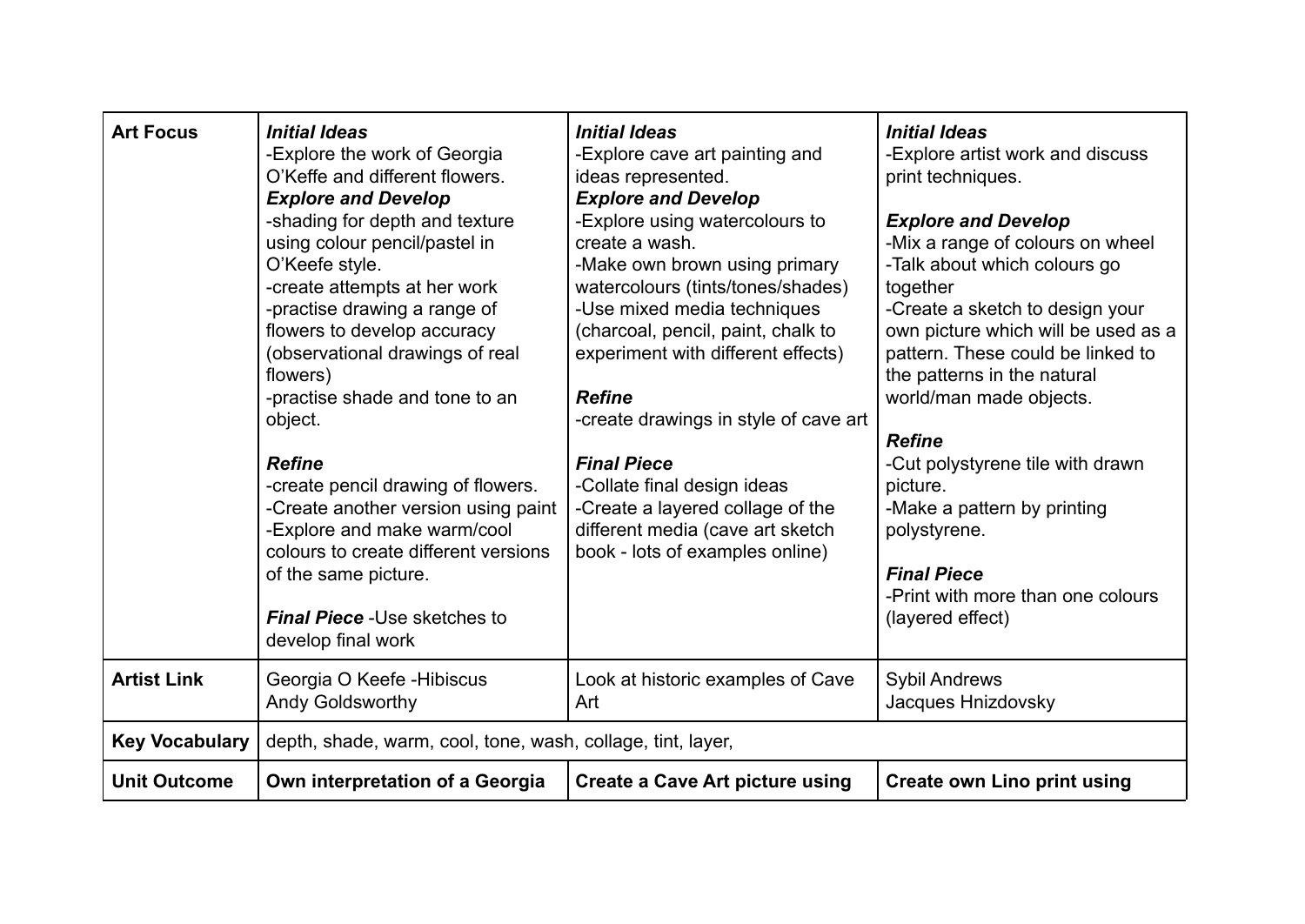|                           | O Keefe style painting.                                                                                                                                                                                           | mixed mediums                                                                                                                                                                              | Sybil as inspiration linked to<br>topic.                                                                                                                                                  |
|---------------------------|-------------------------------------------------------------------------------------------------------------------------------------------------------------------------------------------------------------------|--------------------------------------------------------------------------------------------------------------------------------------------------------------------------------------------|-------------------------------------------------------------------------------------------------------------------------------------------------------------------------------------------|
|                           |                                                                                                                                                                                                                   |                                                                                                                                                                                            |                                                                                                                                                                                           |
| Year <sub>4</sub>         | <b>Autumn</b>                                                                                                                                                                                                     | <b>Spring</b>                                                                                                                                                                              | <b>Summer</b>                                                                                                                                                                             |
|                           | <b>Painting Unit</b>                                                                                                                                                                                              | <b>Drawing/Printing Unit</b>                                                                                                                                                               | <b>Sculpture Unit</b>                                                                                                                                                                     |
| <b>Prior Learning</b>     | In Year 3, children will mix colours<br>to make their own shades, tints and<br>tones of brown. They will explore<br>warm and cool colours.                                                                        | In Year 3, children have created<br>observational drawings of flowers<br>using tone and shade for depth.<br>They have printed using<br>polystyrene to make repeating<br>patterns.          | In Year 3, they create a multi<br>layered collage of their work.                                                                                                                          |
| <b>Future</b><br>Learning | In Year 5, they will develop<br>properties of paints by creating<br>tone, tints and shade of each.                                                                                                                | In Year 5 they use pastel to create<br>movement lines in a drawing.                                                                                                                        | In Year 5, children will create a<br>paper mache pot.                                                                                                                                     |
| <b>Objectives</b>         | I can select appropriate colours to<br>create a mood within a painting.<br>I can explore different types of<br>paint and discuss their properties.<br>I can match the shape of my brush<br>movements to the mood. | I can draw objects with the correct<br>proportion and then distort these<br>for effect.<br>I can show a process of increasing<br>control over the mediums I use to<br>improve my accuracy. | can combine different materials to<br>create a 3D form.<br>can shape a variety of materials<br>to create different forms.<br>I can turn a 2D drawing into 3D<br>using shading techniques. |
| <b>Art Focus</b>          | <b>Initial Ideas</b><br>-Explore Turner and discuss the<br>mood/emotions he creates in his<br>pictures. (Colours/line movements)                                                                                  | <b>Initial Ideas</b><br>-Explore artist ideas and talk about<br>techniques and ideas they have<br>used.                                                                                    | <b>Initial Ideas</b><br>- Explore and sketch Viking<br>carvings looking at<br>shapes/patterns/designs.                                                                                    |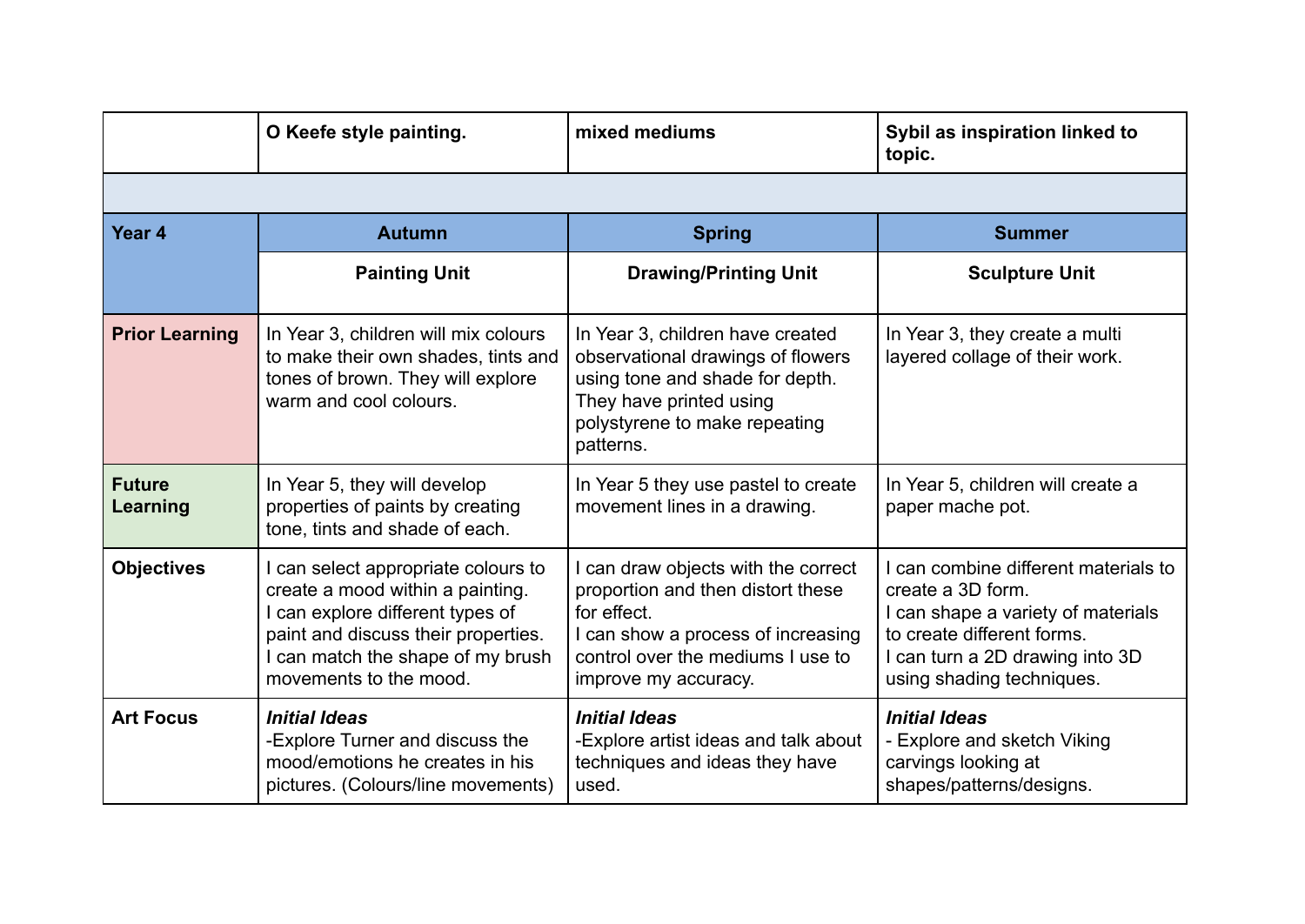|                       | -How does it make you feel<br>(scared, happy, frightened,<br>joyfully)<br><b>Explore and Develop</b><br>-properties of different paints<br>(powder, watercolour, poster)<br>-try out different paints<br>-Creating different atmospheres in<br>a painting (using same picture but<br>altering colour)<br>-recap cool and warm colours<br><b>Refine</b><br>-Experiment to create atmosphere<br>-Try recreating a Turner painting<br><b>Final Piece</b><br>Create own landscape based on<br>Turner's ideas, making links to<br>topic ideas. | <b>Explore and Develop</b><br>-Explore using pastels and chalk<br>-choose own material.<br>-Distance and proportion in<br>drawings (size of different parts on<br>the rooster/animals.<br>-First look at the accurate<br>proportion and try.<br><b>Refine</b><br>-Play around with proportion in<br>style of Picasso (look at other<br>exaggerated work of his)<br>-Choose final ideas ready for final<br>piece.<br><b>Final Piece</b><br>-Use print techniques to create<br>another version and/or<br>background-using<br>bleeds/wash/scratch with<br>watercolours. | -Look at artifacts linked to current<br>topic.<br><b>Explore and Develop</b><br>-Practise sketching techniques to<br>shade 2D to represent 3D ideas.<br>-Shade to create depth<br><b>Refine</b><br>-Design final piece after refining<br>-Practise using paper, tissue, tinfoil<br>etc to roll and scrunch to make 3D<br>shapes.<br><b>Final Piece</b><br>-Attach these to cardboard base to<br>make carving.<br>-Paint design. |
|-----------------------|-------------------------------------------------------------------------------------------------------------------------------------------------------------------------------------------------------------------------------------------------------------------------------------------------------------------------------------------------------------------------------------------------------------------------------------------------------------------------------------------------------------------------------------------|----------------------------------------------------------------------------------------------------------------------------------------------------------------------------------------------------------------------------------------------------------------------------------------------------------------------------------------------------------------------------------------------------------------------------------------------------------------------------------------------------------------------------------------------------------------------|---------------------------------------------------------------------------------------------------------------------------------------------------------------------------------------------------------------------------------------------------------------------------------------------------------------------------------------------------------------------------------------------------------------------------------|
| <b>Artist Link</b>    | Turner – landscapes/seascapes                                                                                                                                                                                                                                                                                                                                                                                                                                                                                                             | Picasso - Le Coq                                                                                                                                                                                                                                                                                                                                                                                                                                                                                                                                                     | <b>Viking Carvings</b>                                                                                                                                                                                                                                                                                                                                                                                                          |
| <b>Key Vocabulary</b> | landscape, mood, atmosphere, technique, proportion, scale, accuracy,                                                                                                                                                                                                                                                                                                                                                                                                                                                                      |                                                                                                                                                                                                                                                                                                                                                                                                                                                                                                                                                                      |                                                                                                                                                                                                                                                                                                                                                                                                                                 |
| <b>Unit Outcome</b>   | Watercolour landscape scene in<br>style of Turner linked to topic.                                                                                                                                                                                                                                                                                                                                                                                                                                                                        | <b>Recreation of a Picasso piece</b><br>choosing own medium                                                                                                                                                                                                                                                                                                                                                                                                                                                                                                          | Create an interpretation of<br>Viking carving using a range of                                                                                                                                                                                                                                                                                                                                                                  |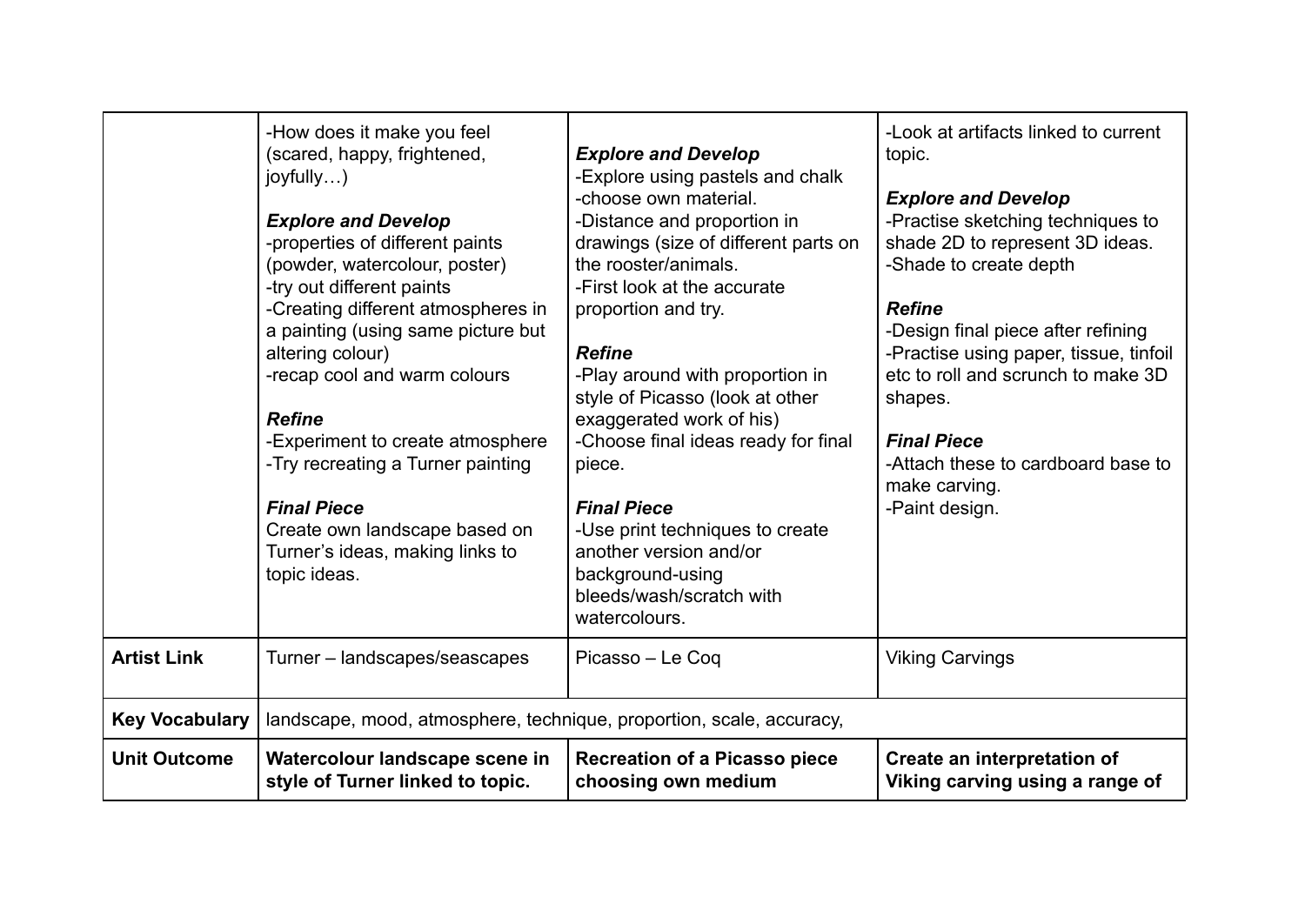|                           |                                                                                                                                                                                                                                              |                                                                                                                                                                                                                                                                                  | materials.                                                                                                                                                                                                                |
|---------------------------|----------------------------------------------------------------------------------------------------------------------------------------------------------------------------------------------------------------------------------------------|----------------------------------------------------------------------------------------------------------------------------------------------------------------------------------------------------------------------------------------------------------------------------------|---------------------------------------------------------------------------------------------------------------------------------------------------------------------------------------------------------------------------|
|                           |                                                                                                                                                                                                                                              |                                                                                                                                                                                                                                                                                  |                                                                                                                                                                                                                           |
| Year <sub>5</sub>         | <b>Autumn</b>                                                                                                                                                                                                                                | <b>Spring</b>                                                                                                                                                                                                                                                                    | <b>Summer</b>                                                                                                                                                                                                             |
|                           | <b>Drawing Unit</b>                                                                                                                                                                                                                          | <b>Sculpture Unit</b>                                                                                                                                                                                                                                                            | <b>Painting Unit</b>                                                                                                                                                                                                      |
| <b>Prior Learning</b>     | In Year 4, children have<br>investigated proportion through<br>Picasso.                                                                                                                                                                      | In Year 4, children have looked at<br>Viking carvings and used these to<br>create 3D models.                                                                                                                                                                                     | In Year 4, explore the different<br>types of paint and how they work.<br>Recap using warm and cool<br>colours to create a mood.                                                                                           |
| <b>Future</b><br>Learning | In Year 6, children use all of their<br>skills to recap proportion, colour,<br>shade, tone, pattern to draw a self<br>portrait.                                                                                                              | In Year 6, children explore other<br>sculpture materials like modrock to<br>make terracotta models.                                                                                                                                                                              | In Year 6, children recap use of<br>colour, light, dark, shade to make<br>graffiti art.                                                                                                                                   |
| <b>Objectives</b>         | can use lines to create movement<br>in a drawing.<br>I can explore perspective through<br>changing the shape and size of<br>lines.<br>I can show increasing control over<br>the lines I draw by making these<br>more accurate and intricate. | I can use collage materials to<br>create a mood board of ideas for<br>my project.<br>I can sculpt paper mache into a<br>shape based on my design.<br>I can make decisions about how I<br>want to finish my design (glazes,<br>paints and varnish to explore<br>glaze/matt/shiny) | can create different shades of a<br>colour in each type of paint.<br>can explore colour and the<br>emotions they creates.<br>can change the atmosphere of<br>the same painting by choosing<br>appropriate colour choices. |
| <b>Art Focus</b>          | <b>Initial Ideas</b><br>-Create an art gallery for children<br>explore Van Gogh an other artists<br>using lines in work                                                                                                                      | <b>Initial Ideas</b><br>-Look at examples of Greek<br>Pottery. (mood board/pic collage of<br>researched examples.                                                                                                                                                                | <b>Initial ideas</b><br>-Explore Monet's painting style<br>-Recap emotions from year 4 (How<br>can a picture make you feel)                                                                                               |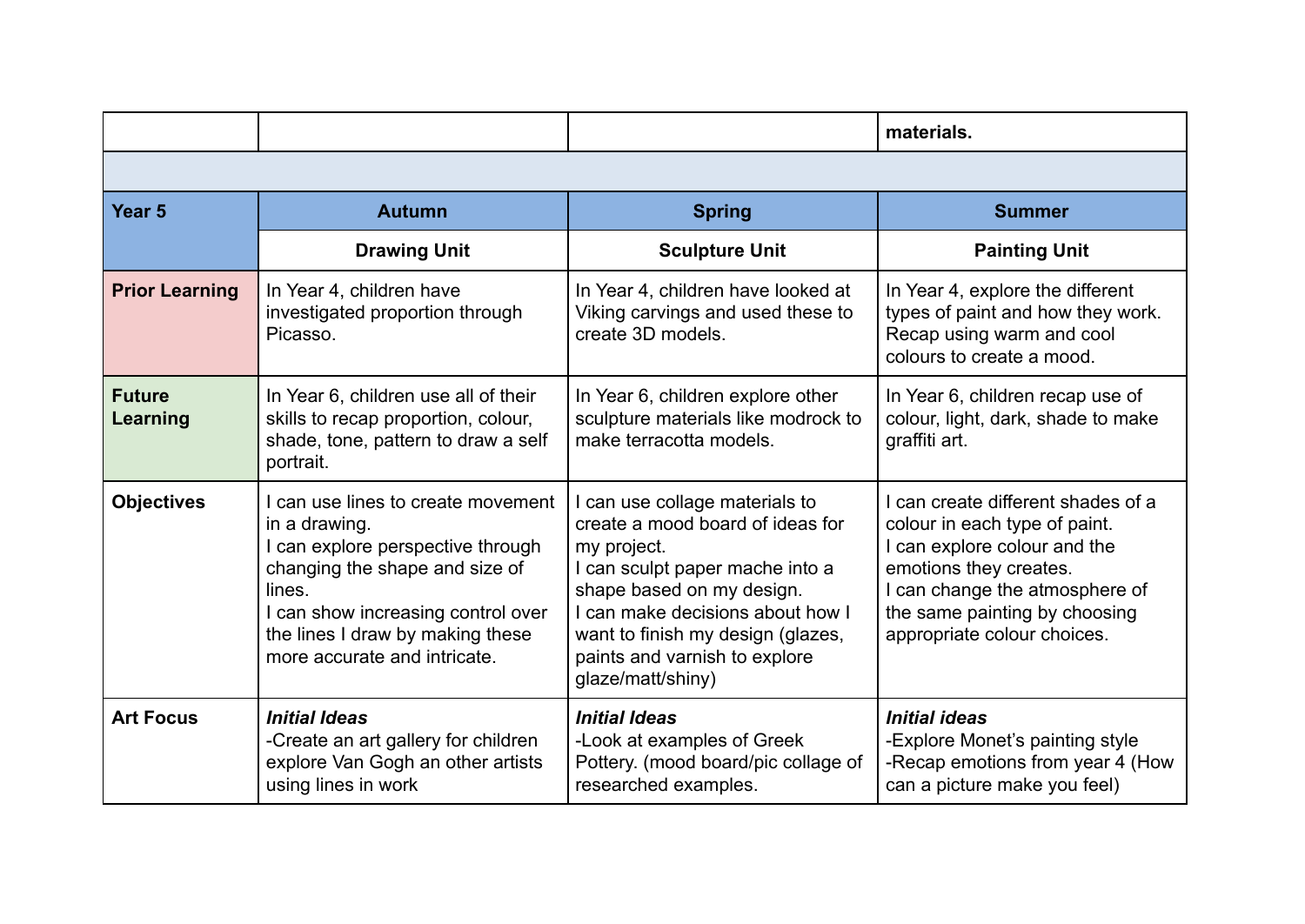|                       | <b>Explore and Develop</b><br>-Creating distance and proportions<br>-create drawings<br>-Apply lines to create movement in<br>patterns and shapes.<br><b>Refine</b><br>-Create representation of Van<br>Gogh image.<br>-Draw own landscape(linked to<br>topic<br><b>Final Piece</b><br>Own landscape adding lines for<br>movement in pastel or pencil. | -Look at the decoration on<br>vase/stories they tell.<br><b>Explore and Develop</b><br>-Use sketch to draw examples of<br>styles and shapes.<br>-Practise drawing/refining<br><b>Refine</b><br>-Draw finished design and make<br>using paper mache.<br><b>Final Piece</b><br>Make paper mache pot, paint with<br>colour and style of artifacts. | -Talk about colour representing<br>atmosphere (green tranquil, red<br>danger)<br><b>Explore and Develop</b><br>-Shades using different types of<br>paint (powder, poster, watercolour)<br>-Experiment with best order to mix<br>a shade (light and dark)<br>-Creating mood in a painting<br><b>Refine</b><br>-Use same landscape but explore<br>changing mood by changing colour<br>-Replicate chosen piece using<br>layers<br><b>Final Piece</b><br>-Create own painting reflecting the<br>style<br>-Using same painting but repeat<br>using different colours. |
|-----------------------|--------------------------------------------------------------------------------------------------------------------------------------------------------------------------------------------------------------------------------------------------------------------------------------------------------------------------------------------------------|-------------------------------------------------------------------------------------------------------------------------------------------------------------------------------------------------------------------------------------------------------------------------------------------------------------------------------------------------|------------------------------------------------------------------------------------------------------------------------------------------------------------------------------------------------------------------------------------------------------------------------------------------------------------------------------------------------------------------------------------------------------------------------------------------------------------------------------------------------------------------------------------------------------------------|
| <b>Artist Link</b>    | Vincent Van Gogh - Starry night<br>and other works by him,<br>Edvard Munch - Scream                                                                                                                                                                                                                                                                    | <b>Ancient Greek Artefacts</b>                                                                                                                                                                                                                                                                                                                  | Monet - 4 Seasons/Parliament<br>Painting/haystacks                                                                                                                                                                                                                                                                                                                                                                                                                                                                                                               |
| <b>Key Vocabulary</b> | distance, scale, perspective, pottery, ceramic, shape, pattern, mood,                                                                                                                                                                                                                                                                                  |                                                                                                                                                                                                                                                                                                                                                 |                                                                                                                                                                                                                                                                                                                                                                                                                                                                                                                                                                  |
| <b>Unit Outcome</b>   | Interpretation of starry night or<br>other similar style painting in                                                                                                                                                                                                                                                                                   | Paper Mache Greek Style pot.                                                                                                                                                                                                                                                                                                                    | A landscape painting using paint<br>medium of child's choice.                                                                                                                                                                                                                                                                                                                                                                                                                                                                                                    |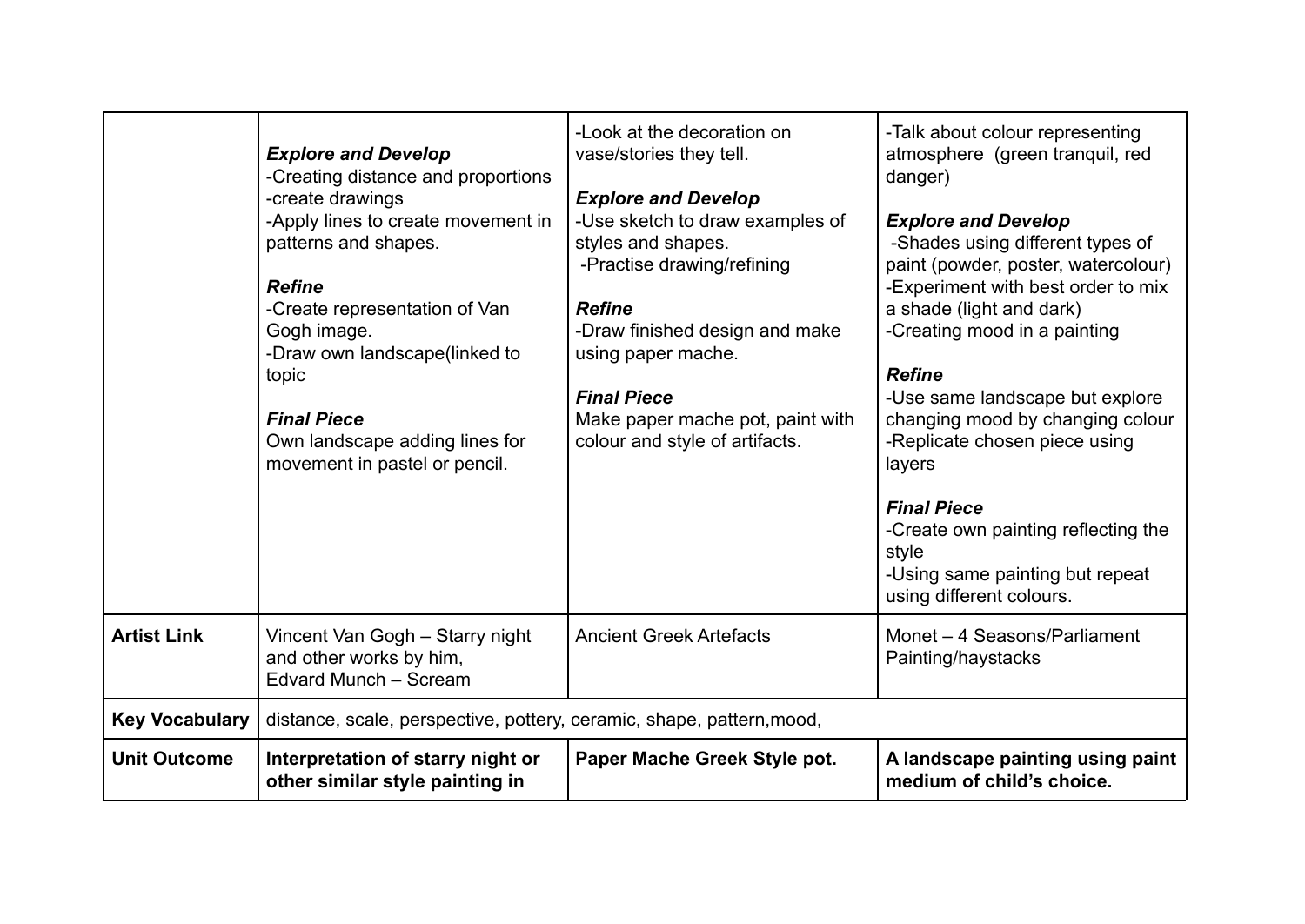|                           | colour pencil/pastel                                                                                                                                                                                                                                                                                                                                                                                                                                          |                                                                                                                                                                                                                 |                                                                                                                                                                                                                   |  |
|---------------------------|---------------------------------------------------------------------------------------------------------------------------------------------------------------------------------------------------------------------------------------------------------------------------------------------------------------------------------------------------------------------------------------------------------------------------------------------------------------|-----------------------------------------------------------------------------------------------------------------------------------------------------------------------------------------------------------------|-------------------------------------------------------------------------------------------------------------------------------------------------------------------------------------------------------------------|--|
|                           |                                                                                                                                                                                                                                                                                                                                                                                                                                                               |                                                                                                                                                                                                                 |                                                                                                                                                                                                                   |  |
| Year <sub>6</sub>         | <b>Autumn</b>                                                                                                                                                                                                                                                                                                                                                                                                                                                 | <b>Spring</b>                                                                                                                                                                                                   | <b>Summer</b>                                                                                                                                                                                                     |  |
|                           | <b>Drawing Unit</b>                                                                                                                                                                                                                                                                                                                                                                                                                                           | <b>Sculpture Unit</b>                                                                                                                                                                                           | <b>Painting Unit</b>                                                                                                                                                                                              |  |
| <b>Prior Learning</b>     | In Year 5, children have explored<br>using lines to create movement in a<br>drawing. They have looked at the<br>proportion of objects in Year 4.                                                                                                                                                                                                                                                                                                              | In Year 5, they have used paper<br>mache to create a Greek Pot.                                                                                                                                                 | In Year 5 they have looked at<br>colour choices and the feeling sthe<br>evoke. They have changed the<br>atmosphere of a painting by<br>making appropriate colour choices.                                         |  |
| <b>Future</b><br>Learning | The National Curriculum for KS3 says;<br>All Pupils: produce creative work, exploring their ideas and recording their experiences become proficient in<br>drawing, painting, sculpture and other art, craft and design techniques<br>-evaluate and analyse creative works using the language of art, craft and design<br>-know about great artists, craft makers and designers, and understand the historical and cultural development<br>of their art forms. |                                                                                                                                                                                                                 |                                                                                                                                                                                                                   |  |
| <b>Objectives</b>         | I can show proportion accurately<br>for facial features and in relation to<br>the body.<br>I can show increased control when<br>creating shapes to represent facial<br>features.<br>I can accurately use shading, tone<br>and texture on my drawing.                                                                                                                                                                                                          | I can create models on a range of<br>scales.<br>I can identify different sculpture<br>materials and explore the shapes<br>they make.<br>I can use intricate patterns and<br>shapes to produce a finished piece. | I can demonstrate my knowledge<br>of colours and make appropriate<br>choices of what to use<br>(contrast/complementary).<br>I can make a choice about the type<br>of brush stroke I want to use for an<br>effect. |  |